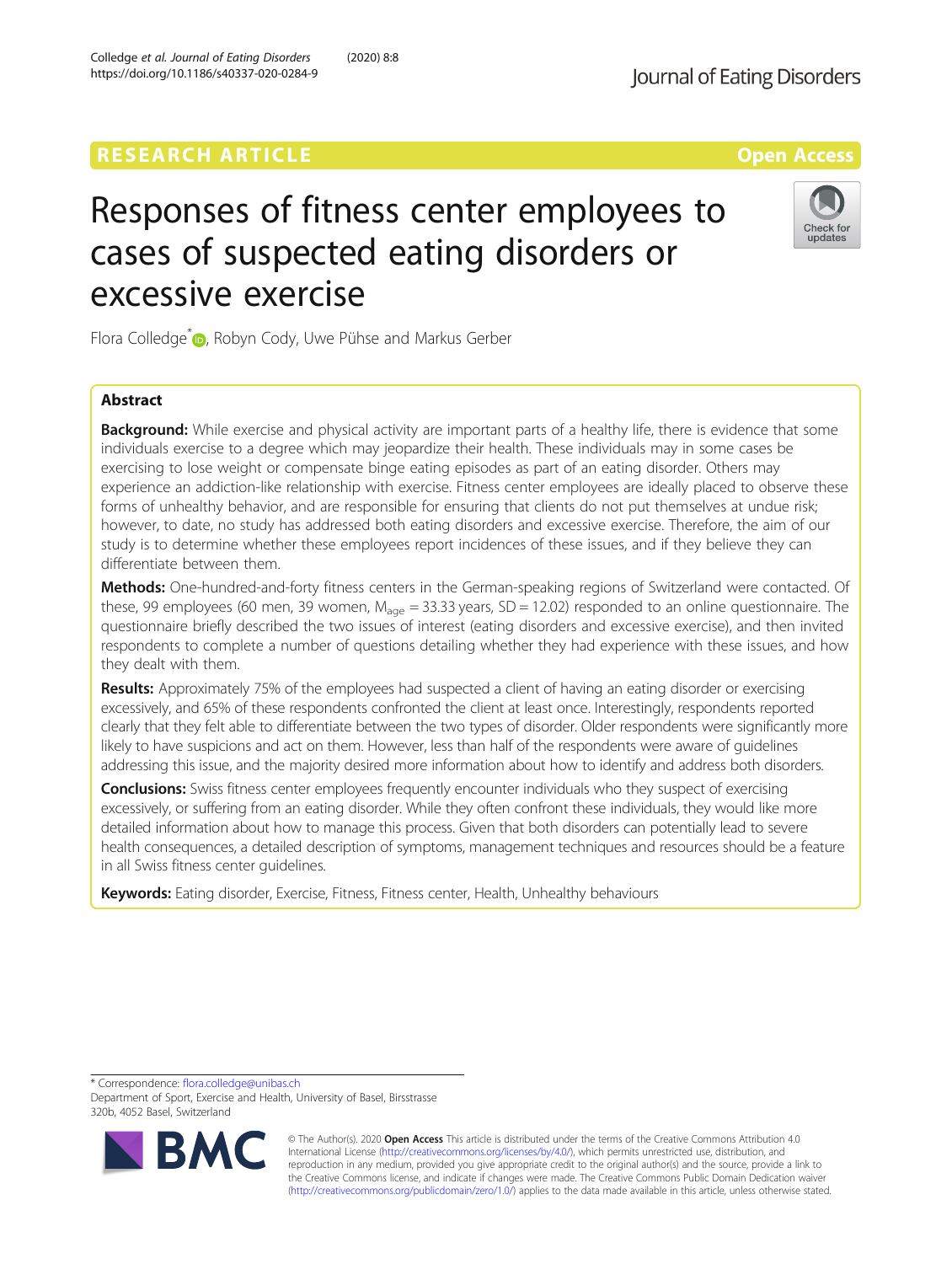#### Plain English summary

Although exercise and sport can be healthy, some people may do so much that it has unhealthy consequences. People with eating disorders or who feel addicted to exercise fall into this group. Often, these people will exercise in fitness centers. Fitness center employees might notice these people, and wonder if, and how, they should intervene when they are concerned about their health. This paper reports on how a group of fitness center employees in Switzerland react when they suspect clients might have an eating disorder or exercise too much. Most fitness center employees had experienced this, and many intervened, but they still felt that more guidelines about how to act would be helpful. The study participants felt that they could tell the difference between people exercising too much who did have an eating disorder, and those who didn't, which is the first piece of evidence that fitness centre employees are confronted with both of these issues. More detailed guidelines to support fitness centre employees should address these two distinct issues.

#### Background

Physical exercise is an important element of healthy human life. However, exercise can also have unhealthy consequences when engaged in excessively and without proper recovery [[1\]](#page-7-0). For example, individuals with eating disorders may exercise in order to lose weight, or purge calories consumed. Individuals may also exercise excessively (beyond the requirements for general health or athletic adaptation) and find themselves unable to control or reduce the exercise volume [[2\]](#page-7-0).

It is well established that exercise is used as a weight control method by individuals with eating disorders, particularly anorexia nervosa and bulimia nervosa [[3](#page-7-0), [4](#page-7-0)]. Excessive exercise has not yet been classified as a behavioral addiction, compulsive disorder, or other form of psychiatric disorder [\[5](#page-7-0)]; however, the existing body of evidence suggests that there are individuals who exercise to a degree that causes them psychiatric distress, but they feel unable to stop (due to a sense of guilt at not completing planned sessions, or fear of severe withdrawal symptoms) [[6\]](#page-7-0). It has been suggested that excessive exercise only occurs as a symptom of eating disorders [[7\]](#page-7-0); however, numerous case studies indicate that there appear to be individuals who exercise to excess, but are not primarily, or perhaps at all, motivated by weight or body image [[8](#page-7-0)–[10\]](#page-7-0). Indeed, some researchers have posited a distinction between "primary" and "secondary" exercise addiction, with the primary form characterized by exercise itself as a rewarding experience to be pursued, while in the secondary form, another goal, such as weight loss or relief of anxiety is desired [\[11\]](#page-7-0). Due to the lack of clarity around the nature

of excessive exercise, we treat this as a separate condition in this manuscript, but refrain from using terms such as "exercise addiction" or "exercise dependence".

Certain eating disorders [[12](#page-7-0)] and excessive exercise [[13\]](#page-7-0) involve a number of signs and behaviors that can be recognized by observers (although these are certainly not sufficient for a conclusive diagnosis). When these behaviors are carried out in a fitness center, it is therefore possible that the employees of that center are in a position to observe these signs [[14\]](#page-7-0). Anorexia nervosa, particularly in an advanced stage, is likely to leave the sufferer at a very low body weight [[15\]](#page-7-0); lanugo may also be visible [[16\]](#page-7-0). Bulimia nervosa may be accompanied by the presence of Russel's sign on the hand [[17](#page-7-0)]; however, these latter two symptoms are unlikely to be recognized without specific training. Other forms of disordered eating, such as binge eating disorder or orthorexia, may involve no clear physical signs [[18\]](#page-7-0). Indeed, signs such as overweight, in the case of binge eating disorder, may not be interpreted as symptomatic of an eating disorder at all. For this reason, although anorexia nervosa is not the most prevalent eating disorder [\[19](#page-7-0)], it may be the most widely recognized based on physical characteristics alone; so-called "weight bias", the negative attitude towards overweight and obesity, and a corresponding tendency to overlook eating disorders which result in overweight, may also be relevant here [[20\]](#page-7-0).

Excessive exercise involves prolonged and regular bouts of physical exercise, a behavior which is potentially apparent to an observer, but which may be seen as healthy and laudable, or the preparation of a high-level athlete [\[21](#page-7-0)]. This can be distinguished from compulsive exercise, characterized by an extreme urge to exercise [\[3\]](#page-7-0); excessive exercisers may be motivated by this urge, but motivation is not inherent to the definition. There is evidence that individuals who exercise excessively are supported by their friends and family in this behavior [[22](#page-7-0)]. There is also evidence that this behavior is carried out, at least to some extent, in fitness centers. Estimates of between 8% [\[23](#page-7-0)] and 43% [\[24\]](#page-8-0) of "exercise dependence prevalence" have been reported, with Stapleton and colleagues [[25](#page-8-0)] reporting at least a single occurrence in 43% of their male gym-using sample.

While studies for the prevalence of disordered eating amongst fitness center clients are scarce, it is estimated that between 20 and 50% of females with eating disorders engage in excessive exercise  $[3, 11]$  $[3, 11]$  $[3, 11]$ . There is also evidence that prevalence of eating disorders among such exercisers is higher than among competitive and organized sports participants [[26\]](#page-8-0). Muller and colleagues reported that 10.9% of their sample of fitness center clients fulfilled the criteria for an eating disorder, as assessed by the Eating Disorders Examination-Questionnaire [\[23\]](#page-7-0). Stapleton and colleagues [[25](#page-8-0)] reported at least one occurrence of binge eating or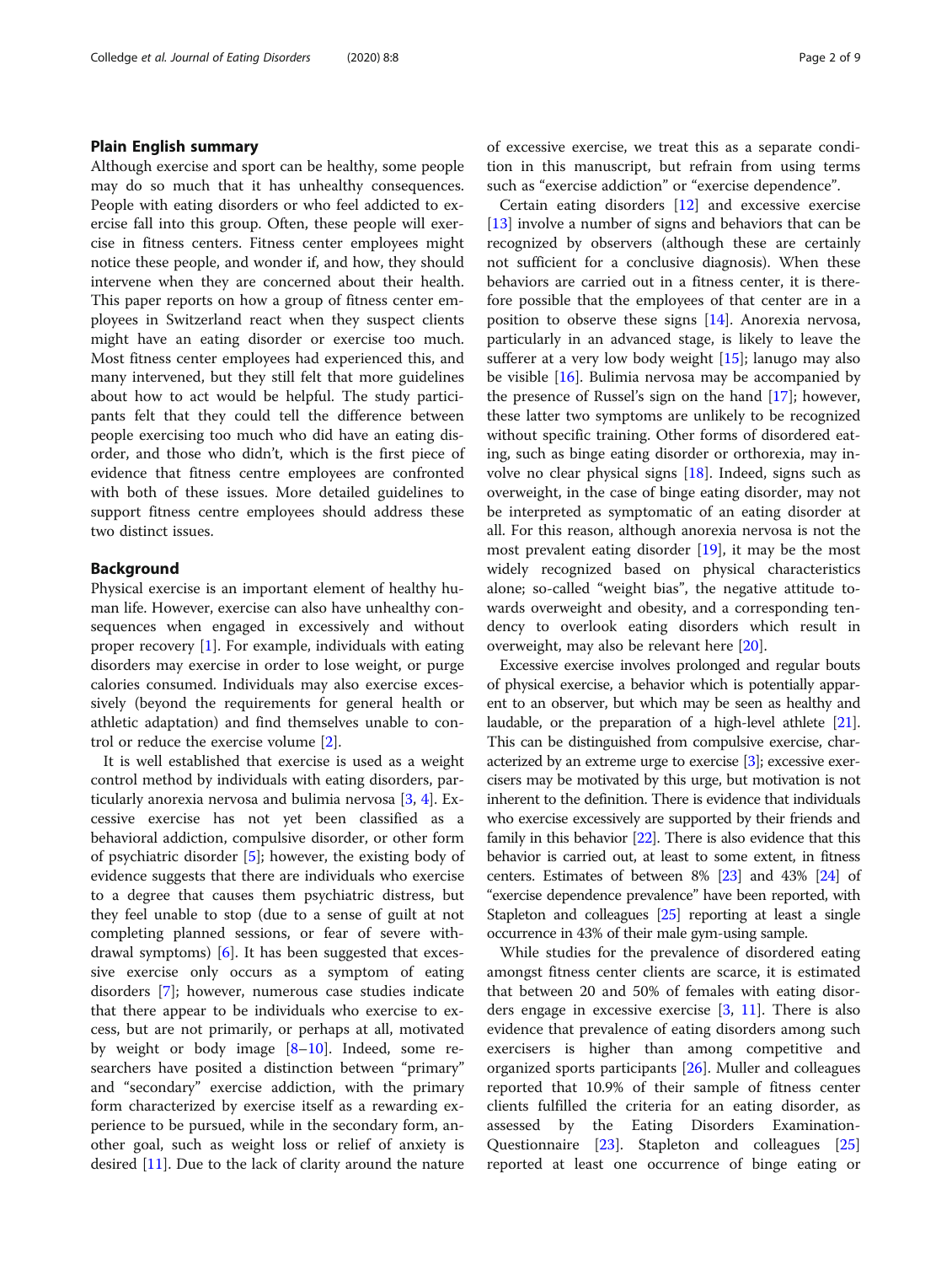dietary restraint in 35 and 15%, respectively, of male fitness center clients. While exercise in any setting can be a means to lose weight, at least one study of 60 female aerobic exercisers has reported that exercise in the fitness center setting is associated with higher levels of self-objectification, which in turn was related to disordered eating habits [[27\]](#page-8-0). Finally, Lejoyeux and colleagues [[24\]](#page-8-0) also reported that 57% of their sample of fitness center clients fulfilled Diagnostic and Statistical Manual of Mental Disorders (DSM) IV criteria for bulimia.

In summary, sufferers of both eating disorders and excessive exercise may display signs and behaviors of their disorders which could arouse suspicion in observers. It is likely that at least some sufferers of these disorders carry out some of their exercise in fitness centers. The majority of fitness centers employ staff and personal trainers who are responsible, among other duties, for ensuring that their equipment is used safely. It is likely that certain individuals suffering from exercise-related psychiatric disturbances and disorders will spend some time in fitness centers, and they may display symptoms that an attentive observer could pick up on. Fitness center employees are well placed to observe these symptoms.

In line with this notion, in a study of 143 Canadian fitness center employees, 62% reported having observed a client that they believed suffered from anorexia nervosa [[28\]](#page-8-0). However, only just over 25% have been trained on how to deal with such a situation. Bratland-Sanda and Sundgot-Borgen [\[12\]](#page-7-0), in their study of 837 Norwegian fitness instructors, reported that while 89% of instructors self-reported knowledge about eating disorders, only 29% were found to have adequate knowledge. While the authors do not speculate on the causes of this discrepancy, it may be a further example of the role of weight bias, with employees believing that physical appearance is a key indicator, rather than other signs and behaviors. Similarly, Manley, O'Brien and Samuels [\[29](#page-8-0)] reported that 32% of fitness instructors, compared with 88% of pediatricians, were accurately able to identify a case of anorexia nervosa presented in a case study. In their study of eating disorder characteristic recognition, Worsfold and Sheffield [[30\]](#page-8-0) reported that 80% of fitness instructors failed to recognize that a case study involved symptoms of an eating disorder. By contrast, only 40% psychologists failed to identify this. The authors also note that 36.7% of fitness instructors suggested that the behavior of the individual presented in the case study was desirable in achieving weight loss goals.

To date, no study has examined whether fitness center employees suspect that certain clients may be exercising excessively. As this behavior is still not an established psychiatric condition [\[5](#page-7-0)], it is also unclear whether fitness center employees are aware of it, or if they differentiate between excessive exercise and exercise related to an eating disorder. As the debate about the definition and categorization of excessive exercise habits is ongoing [[31\]](#page-8-0), fitness center employees represent an important source of information about the possible behaviors and indicators which may be observed in excessive exercisers. Crucially, they may also provide insight into whether these behaviors appear to differ from those shown by individuals who they suspect of eating disorders.

The aim of this study is therefore to determine whether fitness center employees in Switzerland believe they have observed clients who they suspect had an eating disorder, or were training excessively. While a small number of studies have examined employee responses to suspected eating disorders, none have to date addressed excessive exercise. Consequently, our study not only provides further insight into current approaches to two distinct conditions, but allows an understanding of how fitness professionals view the differences between the two, for instance by asking whether they have suspicions regarding the motivations of those they observe. Our study is the first to assess both disorders in a single questionnaire. By including excessive exercise, we hope to target the perspective of fitness professionals and gain valuable insight into a condition that is frequently only addressed from the psychiatric perspective.

This study does not aim to establish causal relationships between fitness center attendance and exerciserelated disorders. We do not make statements about the degree of responsibility that fitness center employees have with regards to psychiatric conditions. This study is intended to be an exploration of the current behavior and concerns of fitness center employees.

#### **Methods**

#### Participants and procedures

The contact details of fitness centers in the Germanspeaking parts of Switzerland were identified via an online search. The terms "Fitness" OR "Fitnesscenter" AND "Schweiz" were used in the Google search engine. Based on the results, individual fitness centers were identified. Business listings and directories were also identified during this search, and these listings were scanned to ensure that the maximum number of fitness centers was identified. The email address and telephone number of all identified centers were collected, where possible. In many cases, no email address was available, but an online contact form in the homepage was provided. A cover letter was created, inviting the recipient to circulate the email internally, so that all interested fitness center employees could respond.

Two emails, separated by 2 weeks, were sent to all identified centers, either via the email address provided,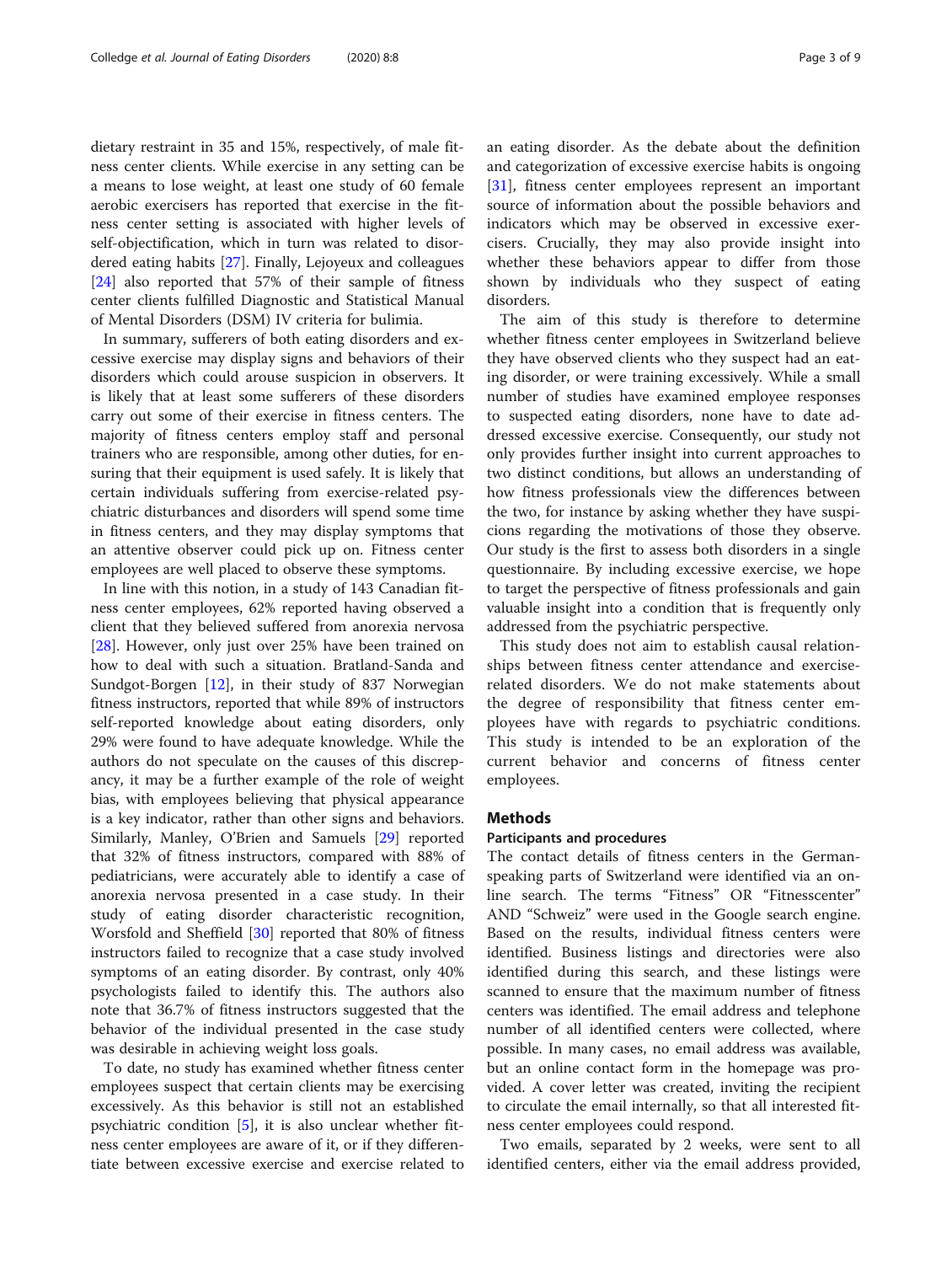<span id="page-3-0"></span>or through the online contact form, in October and November 2018. A week after the second email, a telephone call was made to each center to request the circulation of the original email.

Email invitations were sent, and subsequent telephone calls made, to 140 fitness centers. In 18 cases, no one answered the telephone. In seven cases, the center stated that they did not wish to take part in the study. In all other cases, the center confirmed that they would forward the email to their employees. The local ethics committee, the Ethikkommission Nordwest- und Zentralschweiz, reviewed the study and granted an exemption from full ethical review, as only fully anonymized data would be collected (study request number Req-2018-00297).

#### Instruments

A questionnaire was designed by the investigators. The questionnaire was created using the online software Umfrageonline (enuvo GmbH, Zurich, Switzerland). The first page informed participants about the anonymous nature of the survey, and explained that the questions concerned "unhealthy behavior" in fitness centers. A brief definition of eating disorders ("A psychiatric disorder characterized by disturbed eating patterns, which can be accompanied by an unrealistic body image") and excessive exercise ("A condition characterized by a strict adherence to a program of exercise which goes beyond what is required for physical health, and may be psychologically damaging") was provided.

Demographic data concerning age, gender, years working in the fitness industry, and educational level were gathered. Participants were also asked whether the center in which they currently worked was open to men and women, or restricted to one gender. Finally, we asked participants if they themselves had ever suffered from an eating disorder, or exercised excessively.

For the main body of the questionnaire, all questions contained separate response categories for eating disorder and excessive exercise. Participants were asked whether they had ever observed any individuals training in their gym who they suspected of suffering from either of these disorders. Participants who answered "yes" to one or both disorders were then asked a series of questions concerning the basis of their suspicions, how they reacted, and what effect their reaction had, if any. Participants who answered "no" regarding both disorders skipped the questions concerning suspicions, and were directed to the final section of the questionnaire, concerning guidelines on the management of suspected cases of these disorders. Participants who did have suspicions were also subsequently directed here.

The final section of the questionnaire asked participants to state whether they knew of any guidelines on how to manage suspected cases of these disorders, the source of these guidelines (e.g. organizational, national, international), whether they were satisfactory, and what information, if any, they would like to see included in future guidelines.

The questionnaire is based on instruments used in similar studies on this topic [[12,](#page-7-0) [28](#page-8-0)]. It has not been validated or otherwise assessed. The results presented here must consequently be considered to be exploratory descriptive findings.

#### Statistical analyses

All data analyses were carried out with SPSS Version 24 (IBM, Armonk, USA). Sample characteristics (Table 1), frequency of observed disorders and reasons for suspicion (Table [2\)](#page-4-0), as well as desired guideline content (Table [3\)](#page-4-0) are presented as absolute numbers (n) and percentages (%). We used χ2-tests, one-way ANOVAS and, when controlling for covariates, multiple logistical regression to examine whether (a) the observation of the two disorders, (b) the likelihood of confronting a client, and (c) awareness of existing guidelines were associated with the gender, age, education, self-report of suffering from either disorder and professional experience of the fitness center employees. P-values < 0.05 were considered as statistically significant differences.

#### Results

#### Sample characteristics

One hundred and one individuals responded to the survey. It is not possible to determine whether multiple

#### Table 1 Demographic data of sample

| $n = 99$                                           |                                                            | n (%)     |
|----------------------------------------------------|------------------------------------------------------------|-----------|
| Gender                                             | Male                                                       | 61(61.6)  |
|                                                    | Female                                                     | 38 (38.4) |
| Age                                                | Under 25 years                                             | 31 (30.7) |
|                                                    | 25-49 years                                                | 54 (54.5) |
|                                                    | 50 years or older                                          | 14 (14.8) |
| Education/Training                                 | University degree                                          | 22 (22.2) |
|                                                    | Vocational training as a fitness<br>instructor or employee | 43 (43.4) |
|                                                    | Swiss professional<br>certification system                 | 28 (28.2) |
|                                                    | Other                                                      | 6(6.6)    |
| Time in the fitness industry                       | Less than 5 years                                          | 41 (41.4) |
|                                                    | 5 to 9 years                                               | 24 (24.2) |
|                                                    | 10 years or more                                           | 34 (34.3) |
| Self-reported suffering from<br>an eating disorder | Yes                                                        | 8(8.1)    |
|                                                    | No.                                                        | 91 (91.9) |
| Self-reported suffering from                       | Yes                                                        | 15 (15.2) |
| excessive exercise                                 | No                                                         | 84 (84.8) |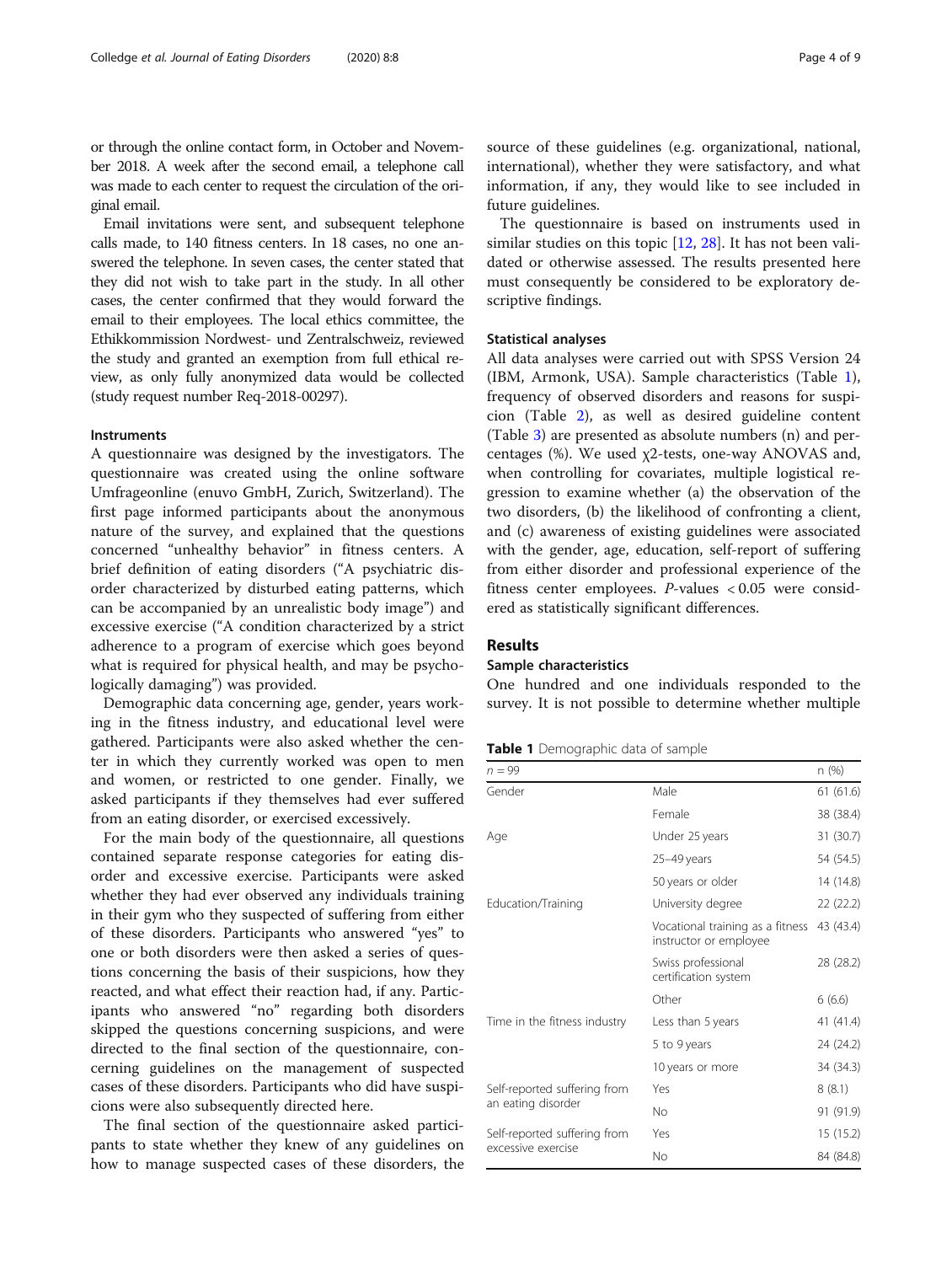<span id="page-4-0"></span>

|  |  | <b>Table 2</b> Reasons for suspicion and confrontation, separately for eating disorders and excessive exercise |  |  |  |
|--|--|----------------------------------------------------------------------------------------------------------------|--|--|--|
|  |  |                                                                                                                |  |  |  |
|  |  |                                                                                                                |  |  |  |

| Eating disorders       |                                                  |                          | Excessive exercise     |                                                  |                          |  |  |
|------------------------|--------------------------------------------------|--------------------------|------------------------|--------------------------------------------------|--------------------------|--|--|
| $n = 82$               |                                                  | n(%)                     |                        |                                                  | n(%)                     |  |  |
| Reasons for suspiscion | Body shape                                       | 63 (76.83)               | Reasons for suspiscion | Body shape                                       | 28 (33.15)               |  |  |
|                        | Mood                                             | 25 (30.49)               |                        | Mood                                             | 26 (31.71)               |  |  |
|                        | Clothing                                         | 8(9.76)                  |                        | Clothing                                         | 6(7.32)                  |  |  |
|                        | Duration of training                             | 21(25.6)                 |                        | Duration of training                             | 54 (65.85)               |  |  |
|                        | Frequency of training                            | 32 (39.02)               |                        | Frequency of training                            | 65 (79.27)               |  |  |
|                        | Type of training                                 | 11(13.41)                |                        | Type of training                                 | 22 (26.83)               |  |  |
|                        | Physical signs                                   | 55 (67.07)               |                        | Physical signs                                   | 20 (24.39)               |  |  |
|                        | Behavior                                         | 30 (36.59)               |                        | Behavior                                         | 30 (36.59)               |  |  |
| $n = 59$               |                                                  | n (%) M                  |                        |                                                  | n (%) M                  |  |  |
| Types of confrontation | Asked how they were feeling                      | 38 (64.40)<br>$M = 5.5$  | Types of confrontation | Asked how they were feeling                      | 38 (64.40)<br>$M = 5.24$ |  |  |
|                        | Suggested they stop the<br>session               | 24 (40.67)<br>$M = 1.8$  |                        | Suggested they stop the<br>session               | 26 (44.06)<br>$M = 1.65$ |  |  |
|                        | I showed concern for their<br>health             | 43 (72.88)<br>$M = 4.32$ |                        | I showed concern for their<br>health             | 38 (64.40)<br>$M = 4.76$ |  |  |
|                        | I gave them health information                   | 42 (71.18)<br>$M = 4.24$ |                        | I gave them health information                   | 39 (66.10)<br>$M = 5.10$ |  |  |
|                        | I suggested they take a few<br>days off training | 25 (42.47)<br>$M = 3.04$ |                        | I suggested they take a few<br>days off training | 36 (61.01)<br>$M = 4.77$ |  |  |
|                        | I suggested they leave the gym<br>for the day    | 23 (38.98)<br>$M = 0.86$ |                        | I suggested they leave the gym<br>for the day    | 24 (40.67)<br>$M = 1.58$ |  |  |
|                        | I forbid them to visit the gym<br>for a few days | 29 (49.15)<br>$M = 0.93$ |                        | I forbid them to visit the gym<br>for a few days | 23 (38.98)<br>$M = 1$    |  |  |
| $n = 13$               |                                                  | n(%)                     |                        |                                                  | n(%)                     |  |  |
| Reasons for avoiding   | I told my boss                                   | 5(38.46)                 | Reasons for avoiding   | I told my boss                                   | 2(15.38)                 |  |  |
| confrontation          | It's not my responsibility                       | 2(15.38)                 | confrontation          | It's not my responsibility                       | 2 (15.38)                |  |  |
|                        | I didn't know what to say<br>5(38.46)            |                          |                        | I didn't know what to say                        | 5(38.46)                 |  |  |
|                        | I was worried I would make<br>things worse       | 3(23.08)                 |                        | I was worried I would make<br>things worse       | 1(7.69)                  |  |  |
|                        | Our quidelines forbid it                         |                          |                        | Our quidelines forbid it                         |                          |  |  |
|                        | My boss/colleagues told me<br>not to             |                          |                        | My boss/colleagues told me<br>not to             |                          |  |  |

Table 3 Desired content of guidelines, separately for eating disorders and excessive exercise

| Eating disorders     |                                                                         |            | Excessive exercise   |                                                                         |            |  |
|----------------------|-------------------------------------------------------------------------|------------|----------------------|-------------------------------------------------------------------------|------------|--|
| $n = 65$             |                                                                         | n(%)       |                      |                                                                         | n(%)       |  |
| Desired              | Information about signs and symptoms                                    | 45 (69.23) | Desired              | Information about signs and symptoms                                    | 43 (66.15) |  |
| quideline<br>content | Risks and consequences                                                  | 36 (55.38) | guideline<br>content | Risks and consequences                                                  | 35 (53.85) |  |
|                      | Concrete first steps for starting a dialogue                            | 49 (75.38) |                      | Concrete first steps for starting a dialogue                            | 48 (73.85) |  |
|                      | How and when to give advice regarding<br>stopping or modifying training | 37 (56.92) |                      | How and when to give advice regarding<br>stopping or modifying training | 37 (56.92) |  |
|                      | Contact information for helpful<br>organizations                        | 30(46.15)  |                      | Contact information for helpful<br>organizations                        | 31 (47.69) |  |
|                      | Information about my responsibilities<br>and duties                     | 43 (66.15) |                      | Information about my responsibilities<br>and duties                     | 40 (61.54) |  |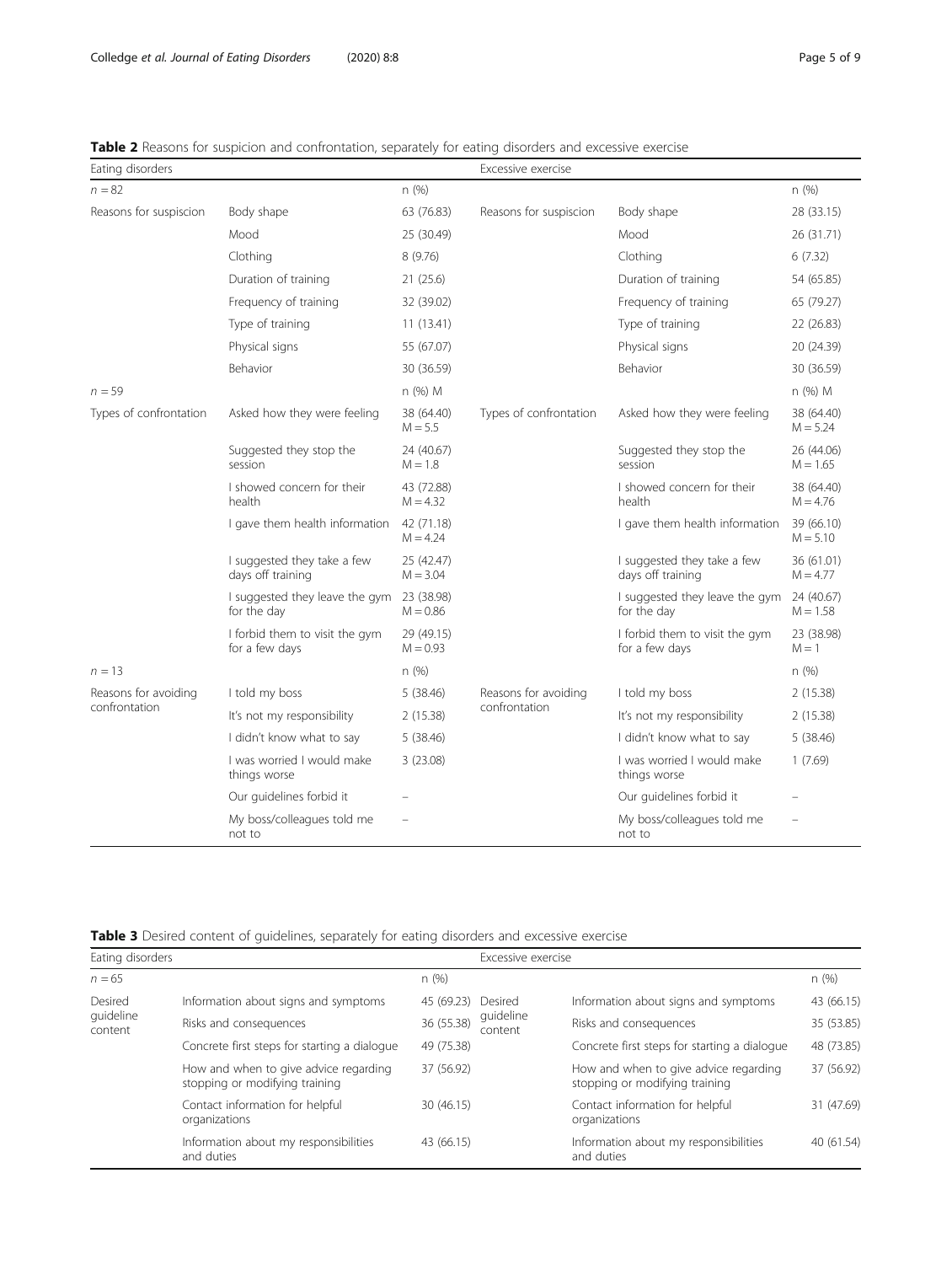individuals from a single center responded. Ninety-nine respondents completed all relevant questions, and their data are presented below. Demographic data are displayed in Table [1.](#page-3-0)

Ninety-six percent of fitness centers represented in this study are open to both men and women; 4 % are open to women only.

Seventy-seven percent of respondents reported having observed at least one client whom they suspected of having an eating disorder. Of these respondents, 13% reported that they had observed one client whom they suspected, 35% had suspicions about two to five clients, 22% had suspicions about six to 10 clients, 8% about 11 to 20 clients, and 12% about more than 20 clients. Seventy-three percent reported having observed a client whom they suspected of suffering from excessive exercise at least once. Similar to the rates reported for eating disorders, 5 % reported that they had observed only one client whom they suspected, 35% had suspicions about two to five clients, 21% about six to 10 clients, 12% about 11 to 20 clients, and 14% had suspicions about more than 20 clients. Older respondents were significantly more likely to report having suspected a client with an eating disorder (F(1,98) = 4.735,  $p = 0.032$ ,  $\eta^2$  = 0.046) and exercise addiction (F(1,98) = 5.536,  $p = 0.021$ ,  $\eta^2$  = 0.051). Longer time spent working in the fitness industry, however, did not show the same pattern. There was no association between gender, self-report of having either disorder, or educational background and the likelihood of suspecting a client of either disorder.

Sixty-three percent of respondents had confronted a client about a suspected eating disorder at least once. Sixty percent had confronted a client about suspected excessive exercise at least once. Older respondents who did suspect a disorder were also significantly more likely to confront an individual whom they suspected of having an eating disorder  $(F(1,82) = 6.576,$  $p = 0.012$ ,  $\eta^2 = 0.074$ ) or exercise addiction (F(1,82) = 4.850,  $p = 0.031$ ,  $\eta^2 = 0.058$ ). In this case, longer time spent working in the industry also meant that respondents were significantly more likely to start confrontations in cases of suspected eating disorders  $(F(1,81) =$ 7.201,  $p = 0.009$ ,  $\eta^2 = 0.082$ ) and exercise addiction  $(F(1,79) = 6.485, p = 0.013, \eta^2 = 0.076)$ . Gender, selfreport of having either disorder, and educational background were not associated with the likelihood of confronting a client about either disorder. In total, 233 confrontations were reported with clients with suspected eating disorders. In 32% of cases, the client admitted that they had a problem. Regarding excessive exercise, 201 confrontations were reported. In 35% of cases, the client admitted that they had a problem. Reasons for confrontations (or avoiding them) are listed in detail in Table [2](#page-4-0).

In total, 43% of respondents stated that they knew of guidelines which addressed clients with a possible eating disorder. Seventy-three percent reported that these guidelines were issued by the gym at which they were employed, 3 % knew only of other guidelines, and 24% knew of none. Among respondents who knew of guidelines, 63% reported that the guidelines gave them a lot of confidence, 32% reported gaining some confidence, and 5 % reported gaining a little confidence; no respondent reported that the guidelines gave them no confidence whatsoever. However, 84% of respondents reported that new or updated guidelines would be helpful in dealing with suspected eating disorders.

Forty-four percent of respondents stated that they knew of guidelines which addressed clients with possible excessive exercise. Whereas 73% reported that these guidelines were issued by the gym at which they were employed, 5 % knew only of other guidelines, and 21% knew of none. Among respondents who knew of guidelines, 69% reported that the guidelines gave them a lot of confidence, 29% reported gaining some confidence, and 5 % reported gaining a little confidence; no respondent reported that the guidelines gave them no confidence whatsoever. However, 86% of respondents reported that new or updated guidelines would be helpful in dealing with suspected cases of excessive exercise. Participants' wishes regarding guideline content are shown in Table [3](#page-4-0).

Older respondents were significantly more likely to know of guidelines on both eating disorders  $(F(1,76) = 5.164,$  $p = 0.026$ ,  $\eta^2 = 0.064$ ) and exercise addiction (F(1,74) = 8.077,  $p = 0.006$ ,  $\eta^2 = 0.098$ ). Again, longer time in the fitness industry meant a significantly greater likelihood of knowing about guidelines concerning eating disorders  $(F(1,75) = 6.180,$  $p = 0.015$ ,  $\eta^2 = 0.076$ ) and exercise addiction (F(1,73) = 5.883,  $p = 0.018$ ,  $\eta^2 = 0.075$ ). Gender and self-report of suffering from either disorder were not associated with knowledge of either type of guideline. However, interestingly, individuals who had completed a Bachelor or Master of Sports Science were less likely to be familiar with either type of guideline, compared to those who had completed vocational training, gone the federal professional certification scheme, or had some other form of training. Multinomial logistic regression, using age and time spent in the fitness industry as covariates, did not affect this relationship.

### **Discussion**

Our study is the first to address suspected cases of both eating disorders and excessive exercise in fitness centers, as evaluated by their employees. Overall, approximately 75% of respondents reported suspecting at least one client was affected by one of these disorders, with older respondents significantly more likely to suspect, intervene, and know of guidelines. This is a slightly higher rate than in similar studies set in Canada [[28](#page-8-0), [29\]](#page-8-0) and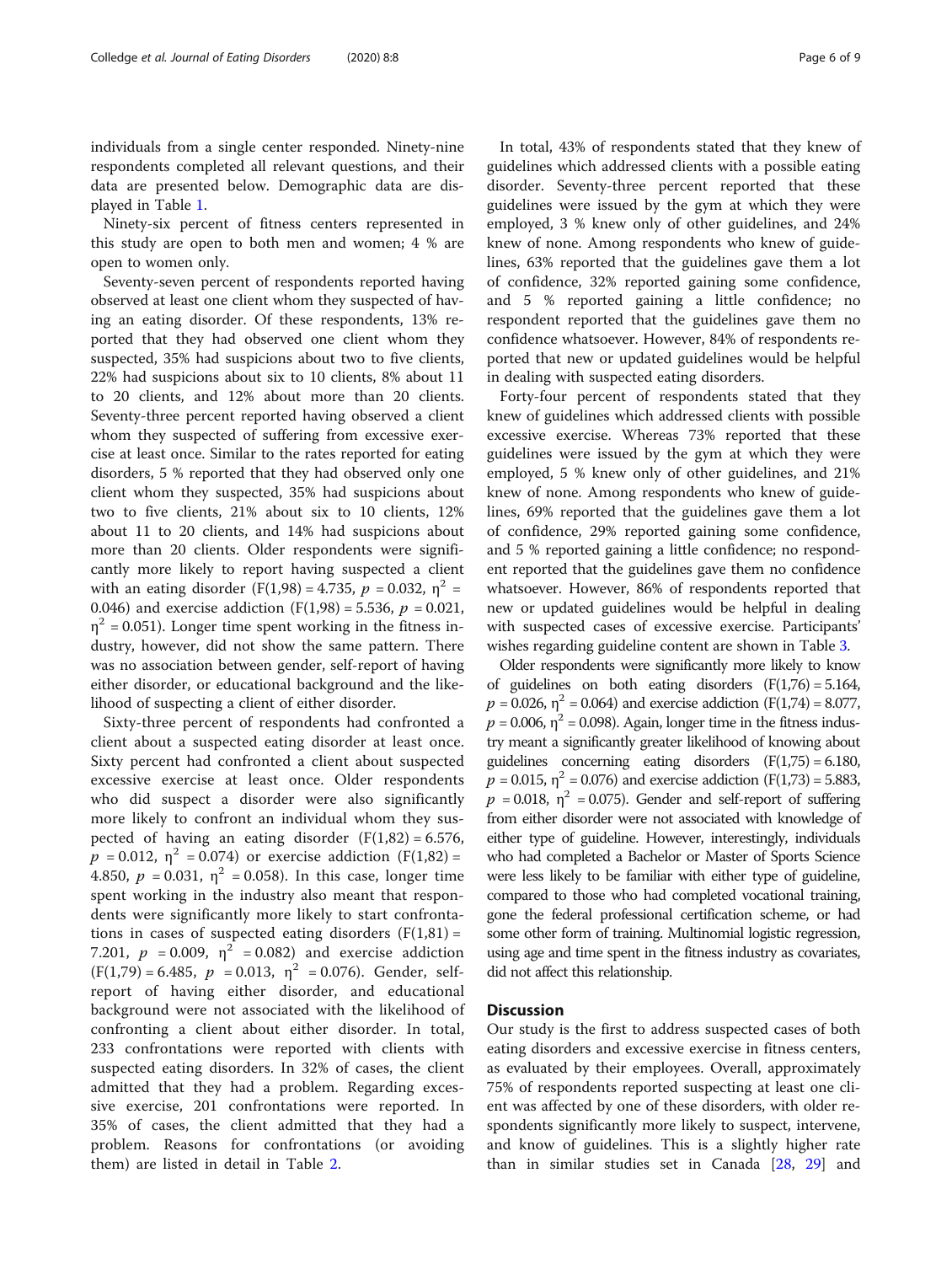Norway [\[12\]](#page-7-0), in which 67, 62, 49% of respondents, respectively, suspected at least one client of an eating disorder (in our study the rate for eating disorders only was 77%). Our study, however, is the first to also assess suspicions of excessive exercise. Our results indicate that participants in this questionnaire felt that they were able to differentiate between these two conditions. Notably, participants stated that they suspected individuals of having an eating disorder primarily based on body shape and other physical signs, while suspicion of excessive exercise was primarily based on exercise duration and frequency. As it can be expected that many individuals who had no experience of these issues would simply ignore the questionnaire, this finding cannot be taken to indicate the prevalence of these disorders. Our study is therefore best understood as an indication of how fitness center employees who do have suspicions react to them. Below, we discuss the implications of our findings for the fitness industry.

A little under two thirds of respondents reported confronting individuals who they suspected of having an eating disorder or exercising excessively, a similar proportion to that reported in one study focusing on eating disorders, in which fitness center employees intervened 59% of the time [[28\]](#page-8-0). While it is to be expected that a certain selection bias is at work, with employees who confront clients more likely to be interested in this questionnaire, it is interesting to note that almost 50% of respondents had confronted between two and ten clients. This may indicate that an individual who feels confident enough to confront a client once is likely to find the experience positive enough that he or she does not refrain from further confrontations. Again, only older age was significantly associated with greater likelihood of confrontation. Respondents used a variety of approaches, with the sole notable difference between the two disorders being the advice to take a few days off training. This advice was given in 42% of cases to individuals with a suspected eating disorder, and 61% of cases to individuals with suspected excessive exercise habits. This reinforces the distinction implied in employee assessments of signs of excessive exercise, namely, that volume plays a decisive role, while this appears to be seen as less of a problem in eating disorders. Interestingly while various attempts have been made to define and characterize excessive exercise, statements about specific training volume do not form part of these definitions. This is likely due to the fact that other factors more accurately express the "addictive" nature of exercise (for example, the rigidity with which a program is adhered to, difficulty in stopping despite social conflicts or health problems, etc.). By contrast, volume and frequency may only be troublesome or unhealthy in certain circumstances, for certain individuals – an unmarried professional athlete

may train for twice the hours of an individual who exercises excessively, but the latter will be characterized as having a psychological problem because their training volume causes them to lie to their family, appear late for work, or continue exercising despite a high fever.

Similarly, there was one key discrepancy in reasons for avoiding confrontation; while just over 38% of respondents told their boss about a client with a suspected eating disorder, only just over 15% did this in the case of suspected excessive exercise. We can provide no evidence for the reason behind this discrepancy. Speculatively, it may be that as eating disorders are often accompanied by physical signs of poor health (and those which may not have been recognized by our respondents), a more pressing concern prompted employees to go to their superiors than in cases where clients were "simply" overdoing their training volume. While the physiological risks of anorexia and bulimia nervosa are well documented, the risks and effects of excessive exercise have not yet been systematically evaluated. Consequently, this uncertainty on the part of fitness center employees is in line with the current state of research regarding excessive exercise, and suggests that physiological, as well as psychological assessments may be warranted.

In the current study, less than half of respondents stated that they knew of guidelines which addressed either disorder. While two-thirds of these respondents found the guidelines they were aware of useful, the majority reported that new or updated guidelines would be helpful. In similar studies addressing eating disorders, the majority of respondents also wished for improved guidelines [[28,](#page-8-0) [29\]](#page-8-0) – a poll of fitness center employees assessing the information they deem valuable would seem to be an essential step for any national or international governing body. Interestingly, respondents with a university degree were significantly less likely to know of guidelines, a result not explained by age discrepancy. This is in contrast to the findings of Bratland-Sanda and Sundgot-Borgen, who found the higher educational levels linked to better identification of eating disorder symptoms [[12\]](#page-7-0). We have not been able to identify any Swiss guidelines concerning eating disorders or excessive exercise amongst any exercising populations which are publicly available. Consequently, we are unable to comment on the content which our respondents are referring to. However, we have a limited indication of our respondents' attitudes to this content, as we discuss below.

Regarding guideline content, there was little variation between the two disorders with regards to the information that respondents felt would be helpful. In both cases, the most commonly requested information concerned concrete examples of how to initiate dialogue in suspicious cases. A number of organizations in other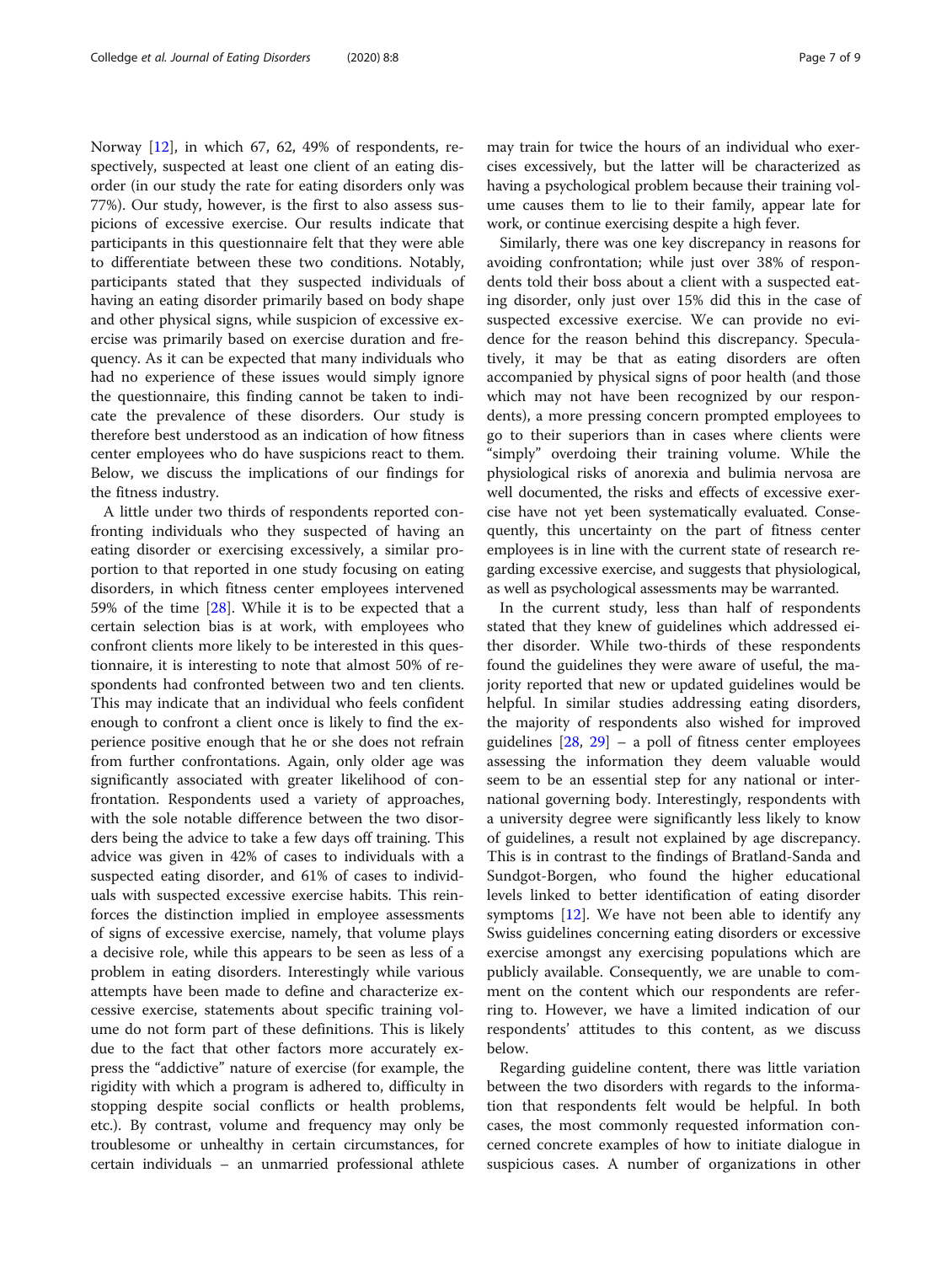<span id="page-7-0"></span>countries issue guidelines which specifically offer this information. For example, Fitness Australia have collaborated with the Centre for Eating and Dieting Disorders to issue guidelines for managing gym members who may have eating or exercise disorders. This guideline document offers a detailed diagram of the steps involved in managing such cases, and lists strategies for engaging in conversation at each step [[32](#page-8-0)]. The United States-based National Eating Disorder Association has released a toolkit for individuals who work with athletes, school sports programs, or in the fitness industry, which includes steps to take and examples of conversations [[33\]](#page-8-0). However, the advice may be more applicable to coaches who work closely with an athlete, and a number of the steps involved, such as addressing eating behavior and social isolation, maybe be far outside of the purview of fitness center employees. The United Kingdom-based Institute of Sport and Recreation Management offers guidelines on managing clients who may have eating disorders [\[34](#page-8-0)]. While these guidelines do not provide detailed examples of conversational approaches, they also highlight the importance of creating a fitness environment which does not tacitly support unhealthy exercise habits. There are therefore a number of existing resources which could inform a new or amended guideline framework in Switzerland; we suggest that conversation examples and exercises which can be practiced by staff in advance would make a valuable addition to existing material.

#### Conclusion

This study indicates that fitness center employees in Switzerland are sometimes confronted with individuals using their facilities who may be suffering from an eating disorder, or exercising to an unhealthy level. Respondents also felt able to differentiate between these two issues. While most confront the suspected person at least some of the time, more detailed guidelines, including examples for how to start conversations on this subject, are required.

#### Abbreviation

DSM: Diagnostic and Statistical Manual of Mental Disorders

#### Acknowledgements

Not applicable.

#### Authors' contributions

FC designed the study, collected and analysed the data, and drafted the paper. RC edited the paper. MG analysed the data and edited the paper. UP edited the paper. All authors read and approved the final manuscript.

#### Funding

None.

#### Availability of data and materials

The datasets used and/or analysed during the current study are available from the corresponding author on reasonable request.

#### Ethics approval and consent to participate

See Methods.

#### Consent for publication

Not applicable.

#### Competing interests

The authors declare that they have no competing interests.

Received: 19 November 2019 Accepted: 5 February 2020

#### References

- 1. Lichtenstein MB, Hinze CJ, Emborg B, Thomsen F, Hemmingsen SD. Compulsive exercise: links, risks and challenges faced. Psychol Res Behav Manag. 2017;10:85–95.
- 2. Meyer C, Taranis L, Goodwin H, Haycraft E. Compulsive exercise and eating disorders. Europ Eat Disorder Rev. 2011;19(3):174–89.
- 3. Dalle Grave R, Calugi S, Marchesini G. Compulsive exercise to control shape or weight in eating disorders: prevalence, associated features, and treatment outcome. Compr Psychiatry. 2008;49(4):346–52.
- 4. Davis C, Katzman DK, Kaptein S, Kirsh C, Brewer H, Kalmbach K, et al. The prevalence of high-level exercise in the eating disorders: etiological implications. Compr Psychiatry. 1997;38(6):321–6.
- 5. Potenza MN. Non-substance addictive behaviors in the context of DSM-5. Addict Behav. 2014;39(1):1–2.
- 6. Szabo A, Griffiths MD, de La Vega MR, Mervó B, Demetrovics Z. Methodological and conceptual limitations in exercise addiction research. Yale J Biol Med. 2015;88(3):303–8.
- 7. Bamber DJ, Cockerill IM, Rodgers S, Carroll D. Diagnostic criteria for exercise dependence in women. Br J Sports Med. 2003;37(5):393–400.
- 8. Griffiths M. Exercise addiction: a case study. Addiction Res. 1997;5(2):161–8. 9. Spieker MR. Exercise dependence in a pregnant runner. J Am Board Fam Pract. 1996;9(2):118–21.
- 10. Anandkumar S, Manivasagam M, Kee VTS, Meyding-Lamade U. Effect of physical therapy management of nonspecific low back pain with exercise addiction behaviors: a case series. Physiother Theory Pract. 2018;34(4):316–28.
- 11. Cook B, Karr TM, Zunker C, Mitchell JE, Thompson R, Sherman R, et al. Primary and secondary exercise dependence in a community-based sample of road race runners. J Sport Exerc Psychol. 2013;35(5):464–9.
- 12. Bratland-Sanda S, Sundgot-Borgen J. "I'm concerned what do I do?" recognition and management of disordered eating in fitness center settings. Int J Eat Disorder. 2015;48(4):415–23.
- 13. Corazza O, Simonato P, Demetrovics Z, Mooney R, van de Ven K, Roman-Urrestarazu A, et al. The emergence of exercise addiction, body Dysmorphic disorder, and other image-related psychopathological correlates in fitness settings: a cross sectional study. PLoS One. 2019;14(4):e0213060.
- 14. Giordano S. Risk and supervised exercise: the example of anorexia to illustrate a new ethical issue in the traditional debates of medical ethics. J Med Ethics. 2005;31(1):15–20.
- 15. Rigotti NA, Nussbaum SR, Herzog DB, Neer RM. Osteoporosis in women with anorexia nervosa. N Engl J Med. 1984;311(25):1601–6.
- 16. Marshman GM, Hanna MJD, Ben-Tovim DI, Walker MK. Cutaneous abnormalities in anorexia nervosa. Australas J Dermatol. 1990;31(1):9–12.
- 17. Lasater LM, Mehler PS. Medical complications of bulimia nervosa. Eating Behav. 2001;2(3):279–92.
- 18. Sim LA, McAlpine DE, Grothe KB, Himes SM, Cockerill RG, Clark MM. Identification and treatment of eating disorders in the primary care setting. Mayo Clin Proc. 2010;85(8):746–51.
- 19. Hoek HW, van Hoeken D. Review of the prevalence and incidence of eating disorders. Int J Eat Disord. 2003;34(4):383–96.
- 20. Alberga AS, Russell-Mayhew S, von Ranson KM, McLaren L. Weight bias: a call to action. J Eat Disord. 2016;4(1):34.
- 21. Cunningham HE, Pearman S III, Brewerton TD. Conceptualizing primary and secondary pathological exercise using available measures of excessive exercise. Int J Eat Disord. 2016;49(8):778–92.
- 22. Lichtenstein MB, Emborg B, Hemmingsen SD, Hansen NB. Is exercise addiction in fitness centers a socially accepted behavior? Addict Behav Rep. 2017;6:102–5.
- 23. Muller A, Loeber S, Sochtig J, Te Wildt B, De Zwaan M. Risk for exercise dependence, eating disorder pathology, alcohol use disorder and addictive behaviors among clients of fitness centers. J Behav Addict. 2015;4(4):273–80.